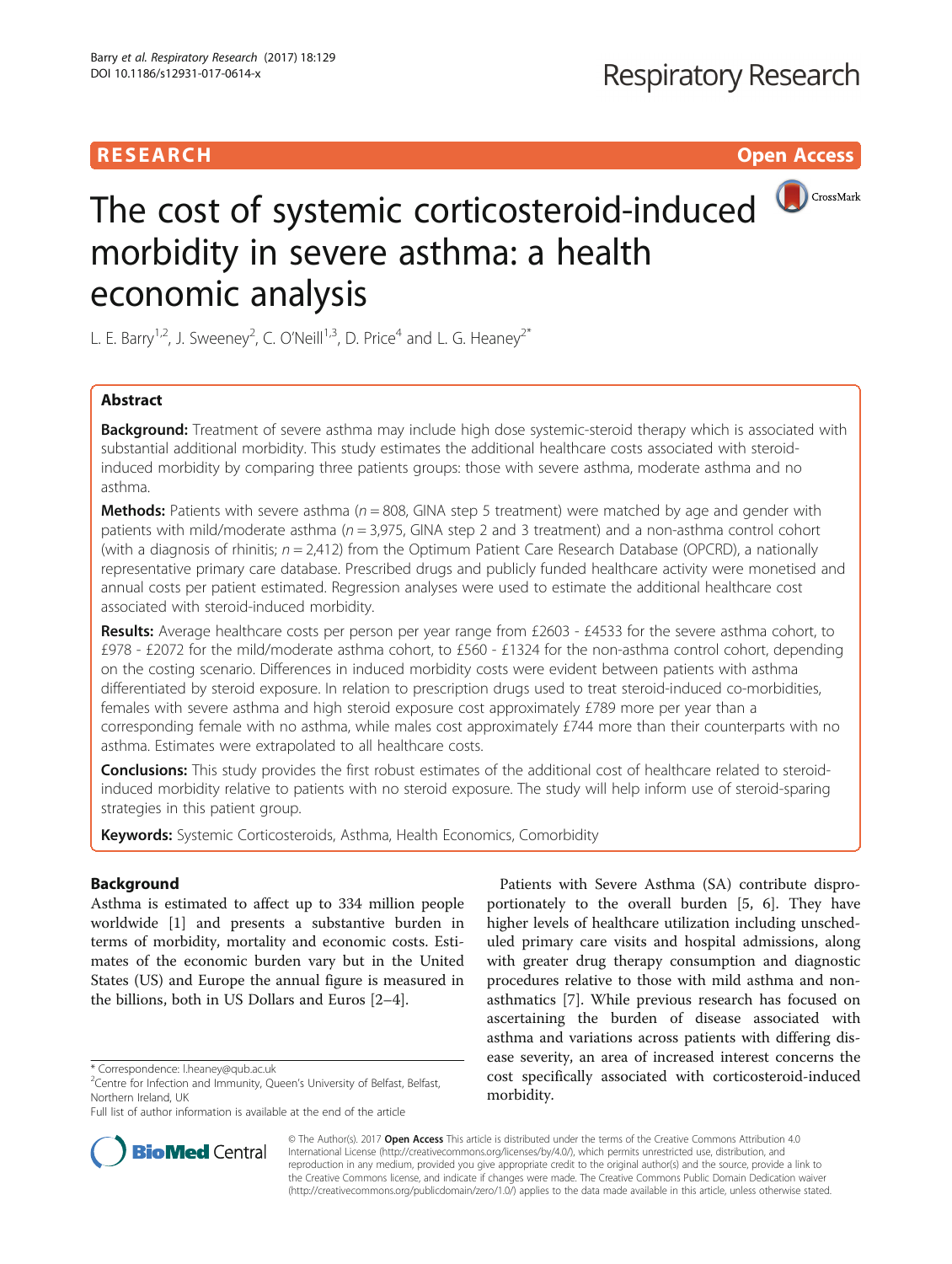Prolonged exposure to corticosteroids among asthma patients particularly severe asthmatics, has been implicated in a range of morbidities including hypertension, diabetes, arthritis and osteopenia [\[8](#page-6-0)]. A higher prevalence of these and other conditions has been demonstrated among those with higher exposure to corticosteroids [\[9](#page-6-0)]. It has been shown also that among those with SA, drug costs are the main driver of total healthcare costs and costs unrelated to asthma were higher for patients on maintenance oral corticosteroids (OCS) [\[7](#page-6-0)].

Others have examined differences in the cost of managing specific comorbid conditions between groups with high (>12 mg/day), moderate (6-12 mg/day) and low (≤6 mg/day) corticosteroid exposure, (although a nonexposure control group was not used in this analysis) [[10\]](#page-6-0). This work has shown that the costs associated with managing a list of specific conditions related to systemic corticosteroids is USD \$1194 and \$5479 higher among medium and high exposed groups relative to a low exposure group respectively [[10\]](#page-6-0).

In this paper we examine differences in healthcare costs related to corticosteroid exposure between patient groups with and without asthma (diagnosed with rhinitis) as well as differentiated by asthma severity within the asthma group. We use nationally representative data from the UK and focus attention on the relationship between morbidity and corticosteroid exposure to better understand the impact of systemic corticosteroid exposure on the cost of managing comorbid conditions.

## Methods

#### Cohort definition

Patients with SA  $(n = 808)$  requiring regular OCS (defined as Global Initiative for Asthma (treatment at GINA) step 5 treatment [\[10](#page-6-0), [11\]](#page-6-0) and  $\geq 4$  prescriptions for OCS in each of two consecutive study years) were compared with patients with mild/moderate asthma  $(n = 3975)$  and non-asthmatic controls  $(n = 2412)$ . Data were obtained from the Optimum Patient Care Research Database (OPCRD) a large nationally representative primary care practice database [\[8](#page-6-0)]. Subjects were required to be over 12 years of age and to have at least 2 years of continuous medical records, so that 24 months of continuous primary care data were available for analysis. Two control cohorts were individually matched to the SA cohort for age, gender and year of birth (due to differing data extraction dates – data were extracted between 2008 and 2013), one with mild/moderate asthma (asthma diagnosis, treatment at GINA step 2/3 [[11\]](#page-6-0)), the other consisting of nonasthmatic controls.

Patients were included in the non-asthmatic control group if they had a rhinitis diagnosis with no asthma diagnosis/asthma drug prescription and no exposure to

OCS as evidenced by the patterns of service use in OPCRD. To avoid any risk of non-asthma related exposure to corticosteroids, subjects with the following conditions for which systemic corticosteroids may be prescribed were removed from the data: Crohn's disease, ulcerative colitis, autoimmune hepatitis, rheumatoid arthritis, polymyalgia rheumatic, chronic obstructive pulmonary disease, bronchiectasis, cystic fibrosis, interstitial lung disease, tuberculosis. Thus the mild/moderate asthma group had some OCS exposure and had inhaled corticosteroid (ICS) exposure. As such the change in cohort from non-asthma to mild/moderate asthma to severe asthma represents a change in corticosteroid exposure from none to low to high exposure. The data included details of all publicly funded healthcare consultations, including primary and hospital care as well as details of prescribed therapies/drugs.

## Monetising data – healthcare activity

A list of all interactions with health service personnel (healthcare activities), detailed in Read codes (RC) [\[12](#page-7-0)], were extracted from the database. RC's are used by clinicians to report details on interactions with patients including procedures undertaken as well as referrals made; codes are arranged in a hierarchical fashion, all codes beginning with three for example denoting Diagnostic Procedures (see Additional file [1:](#page-6-0) Table S9); the RC 3361.00 denoting, more specifically, 'Allergy Testing Done'. At lower levels of the hierarchy, RC's may be elaborated with additional detail entered in records as free text.

As such, the monetisation required an approach tailored very specifically to this dataset. Full details of this are available in the supplement but in summary, monetisation of interactions involved a series of steps; first, an algorithm was developed and used to assign a consultation type to each RC. For example, 'asthma assessment', might initially be assigned a General Practice (GP) consultation based on where the procedure was likely to be undertaken – a GP surgery. Next, algorithm based assignments were independently reviewed by two researchers (JS and CON) and based on an examination of the RC, assignments were confirmed or amended. Where uncertainty remained as to the appropriate assignment, for example where a practice nurse or a GP could have performed a particular activity, high-low cost scenarios were developed based on alternative possibilities and used in subsequent sensitivity analyses. Activity which was documented as occurring outside the GP was also costed, for example outpatient visits, X-Rays or GP administration.

Confirmatory analysis of healthcare activity costing was undertaken on a random sample of 22 study subjects across cohorts in which all levels of the hierarchy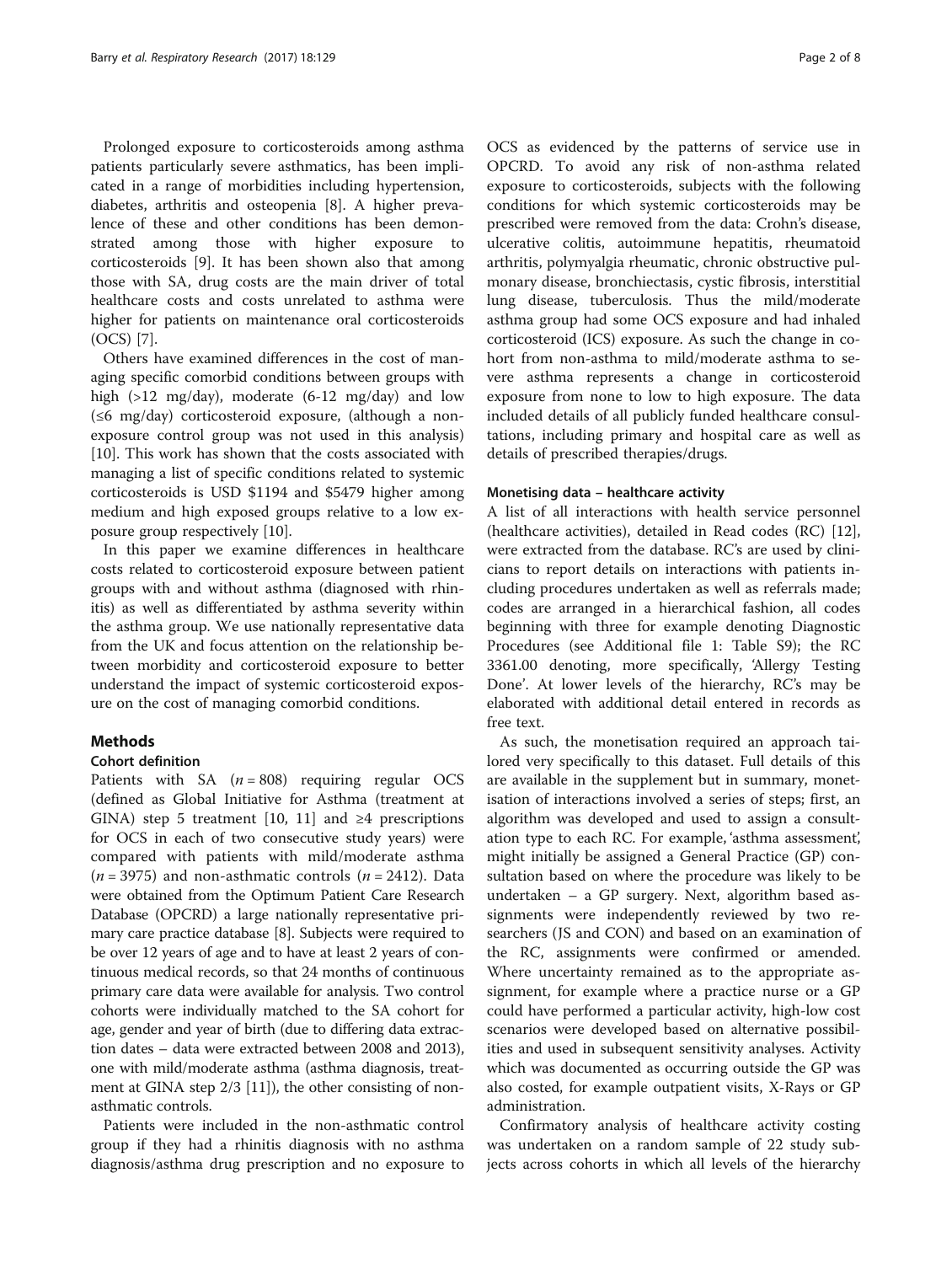were used to infer an assignable unit cost. Cost estimates based on this were compared with those based on the algorithm using a correlation coefficient.

Activity was monetised by reference to Personal Social Services Research Unit (PSSRU) 2013 unit cost estimates [[13\]](#page-7-0). The PSSRU presents median and inter-quartile range (IQR) estimates for consultation types. This range was used as part of sensitivity analyses undertaken. Where IQR's were not provided, a range of costs were calculated based on the value reported in the PSSRU and using a standard gamma distribution (θ ∼ gamma  $(\alpha,\beta)$ ), commonly used for cost data [\[14](#page-7-0)], with mean and variance as parameters of 10,000 simulated observations for sensitivity analyses.

This resulted in six potential scenarios for the monetisation of each healthcare activity; the median, the upper and lower quartile PSSRU (or gamma distribution) estimates for the high and low cost scenarios where uncertainty existed as to the appropriate activity to relate to a given RC.

#### Monetising data – prescription drugs

British National Formulary (BNF) codes for prescribed medicines were recorded in OPCRD. The code identified a group of drugs rather than a specific brand and dose. Unit costs for the group at the most disaggregated level identified were taken from the Northern Ireland Prescription Cost Analysis (PCA) [\[14\]](#page-7-0); the mean and median of the unit costs in the relevant section of PCA were then applied to the code resulting in two prescription cost scenarios. Where there was evident uncertainty as to the unit cost applied (based on the coefficient of variation in unit costs for the group of drugs) or where the drug was frequently prescribed and misallocation could have a material effect on results (>200 cases were observed to be prescribed), a manual exercise was undertaken linking individual drugs to the PCA.

A confirmatory analysis was subsequently undertaken in which 50 patients per cohort had drug costs estimated as described above. All drug costs for these patients were also manually costed based on the string descriptors for their prescriptions and results compared. One patient exhibited very high prescription costs and upon further investigation it was found that they did not have any prescription quantities present and was therefore entirely imputed. This individual was deemed an outlier and excluded from further analysis.

Further details of the costing of the data, outlier investigation and validation analyses undertaken are available in the Additional file [1.](#page-6-0)

### Data analysis

Differences in cost between groups differentiated by corticosteroid exposure may not accurately describe

corticosteroid-induced morbidity costs. Thus, as different patterns of morbidity unrelated to corticosteroid exposure may exist between groups it is important to disentangle morbidity related to corticosteroids and morbidity that is unrelated. To do this we used a two stage regression analysis analogous to that of McGregor et al. [\[15](#page-7-0)] and Doherty et al. [\[16\]](#page-7-0).

In the first stage the relationship between corticosteroid exposure and morbidity was determined using a zero-inflated Poisson model to account for individuals without any comorbidity (22% of the sample). Here the number of comorbidities (as identified in Table [1](#page-3-0) and [[17\]](#page-7-0)) experienced by an individual was regressed on cohort, gender, age group and region, with just cohort membership in the zero-inflated model to predict the likelihood of having one or more comorbidities. Age group was partitioned using an approximate quartile split of the sample  $($ <46 years, 45–60, 61–70, >70). The model allowed us to predict the number of additional morbidities individuals would expect to experience as their corticosteroid exposure (as defined by cohort membership) increased. The residual of this regression – the number of morbidities unexplained by differences in corticosteroid exposure – provides an estimate of morbidity unrelated to corticosteroid exposure, what might be considered as background morbidity.

In the second stage a generalised linear model (GLM) with power link function of 0.5 and Poisson distribution demonstrated best fit for this right skewed cost data and was used to examine the relationship between nonasthma drug costs and corticosteroid exposure (as captured by cohort membership). The same covariates from the Poisson model above were used, along with the residual from the first stage regression (morbidity unrelated to corticosteroid exposure) and an interaction term between age group and cohort membership.

This model explores the relationship between nonasthma drug costs and corticosteroid exposure controlling for differences in background morbidity (i.e. morbidity unrelated to corticosteroid exposure). The regression focused on non-asthma drug costs, that is the median overall drug cost (the lower of the two prescription cost scenarios described above) minus the median cost of asthma drugs per patient, as this is a category of cost we can be certain is not directly asthma related and for which we can be as certain as possible we are examining induced as opposed to direct asthma morbidity. By contrast with GP consultations, for example, while a consultation may relate to a diabetes clinic, unless the consultation were actually recorded there is no way of knowing definitively whether asthma was not discussed or advice given as part of the consultation and whether therefore there were not elements of direct as well as induced morbidity.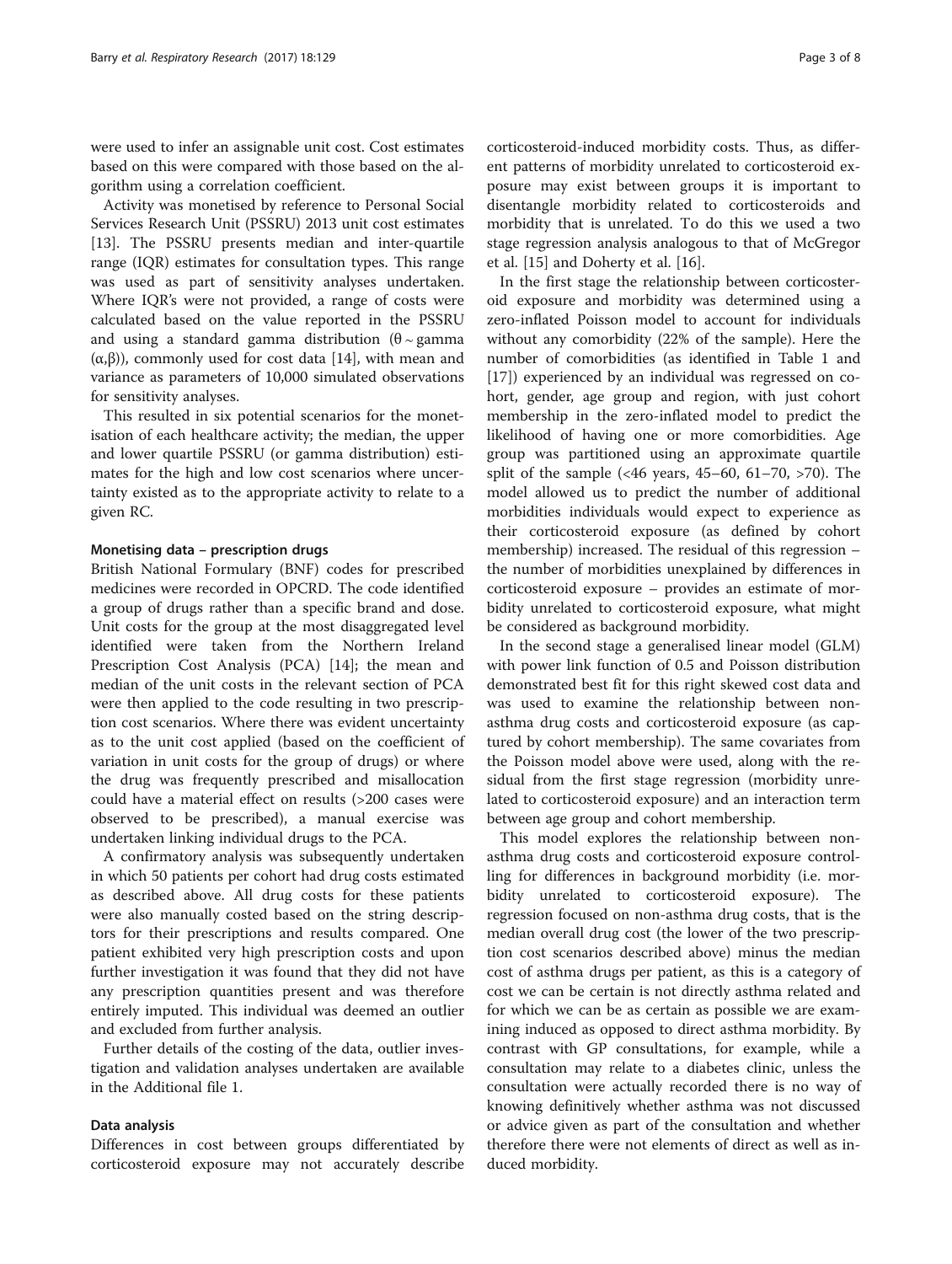<span id="page-3-0"></span>Table 1 Demographic, comorbidity and corticosteroid exposure details across cohorts

| Demographics                                                                                  | All<br>$(n = 7195)$ | Non-asthma controls<br>$(n = 2412)$ | Mild/Moderate asthma<br>$(n = 3975)$ | Severe asthma<br>$(n = 808)$ | p-valuet |
|-----------------------------------------------------------------------------------------------|---------------------|-------------------------------------|--------------------------------------|------------------------------|----------|
| Female, n (%)                                                                                 | 4503 (63)           | 1481 (61)                           | 2515 (63)                            | 507 (63)                     | 0.33     |
| Age (years) <sup>a</sup>                                                                      | $58 \pm 17$         | $58 \pm 17$                         | $58 \pm 16$                          | $59 \pm 17$                  | 0.65     |
| Geographical region, n (%)                                                                    |                     |                                     |                                      |                              |          |
| London                                                                                        | 597 (8)             | 198 (8)                             | 344(9)                               | 55 $(7)$                     | 0.22     |
| South of England                                                                              | 903 (13)            | 333 (14)                            | 477 (12)                             | 93 (12)                      | 0.07     |
| East of England                                                                               | 1064 (15)           | 333 (14)                            | 616 (16)                             | 115(14)                      | 0.16     |
| Midlands                                                                                      | 2146 (30)           | 685 (28)                            | 1213 (31)                            | 248 (31)                     | 0.17     |
| North of England                                                                              | 1648 (23)           | 581 (24)                            | 874 (22)                             | 193 (24)                     | 0.12     |
| Scotland/NI/Wales/unknown                                                                     | 837 (12)            | 282 (12)                            | 451 (11)                             | 104(13)                      | 0.47     |
| Number of corticosteroid-related comorbidities, n (%)                                         |                     |                                     |                                      |                              |          |
| Type II diabetes                                                                              | 512(7)              | 149(6)                              | 281(7)                               | 82 (10)                      | 0.0007   |
| Obesity (Body Mass Index >30)                                                                 | 2285 (32)           | 561 (23)                            | 1385 (35)                            | 339 (42)                     | < 0.0001 |
| Osteopenia                                                                                    | 204(3)              | 41(2)                               | 85(2)                                | 78 (10)                      | < 0.0001 |
| Osteoporosis                                                                                  | 362(5)              | 74 (3)                              | 162(4)                               | 126 (16)                     | < 0.0001 |
| Fracture                                                                                      | 263(4)              | 88 (4)                              | 134(3)                               | 41 $(5)$                     | 0.06     |
| Dyspeptic disorders                                                                           | 3342 (46)           | 851 (35)                            | 1874 (47)                            | 617 (76)                     | < 0.0001 |
| Glaucoma                                                                                      | 236(3)              | 67(3)                               | 137(3)                               | 32(4)                        | 0.10     |
| Cataract                                                                                      | 370(5)              | 105(4)                              | 195(5)                               | 70 (9)                       | < 0.0001 |
| Cardiovascular disease                                                                        | 522(7)              | 168(7)                              | 277(7)                               | 77 (10)                      | 0.03     |
| Hypertension                                                                                  | 2017 (28)           | 596 (25)                            | 1145 (29)                            | 276 (34)                     | < 0.0001 |
| Psychiatric conditions                                                                        | 2155 (30)           | 607 (25)                            | 1238 (31)                            | 310 (38)                     | < 0.0001 |
| Hypercholesterolemia                                                                          | 943 (13)            | 258 (10)                            | 561 (14)                             | 124(15)                      | < 0.0001 |
| Sleep disorder                                                                                | 172(2)              | 40(2)                               | 99(3)                                | 33(4)                        | 0.0003   |
| Chronic kidney disease                                                                        | 619(9)              | 167(7)                              | 342(9)                               | 110(14)                      | < 0.0001 |
| Inhaled Corticosteroid Dose in Beclomethasone<br>Diproprionate (BDP) equivalents <sup>a</sup> |                     |                                     | $499 \pm 323$ (n = 3898)             | $1411 \pm 846$ (n = 738)     | < 0.0001 |
| OCS Prescriptions per year <sup>a</sup>                                                       |                     |                                     | $1.2 \pm 1.8$ (n = 995)              | $11 \pm 9$ (n = 808)         | < 0.0001 |

Mean values of inhaled and oral corticosteroids relates only to those with corticosteroid exposure

†P-value's relate to an analysis of variance between samples (F-test) where three or more samples are being tested, otherwise the equality of means (t-test) was used

a Mean ± Standard Deviation (SD)

Differences in cost based on the regression analyses were calculated across a range of variables to highlight differences between specific groups. Sensitivity analyses examined the impact on estimates of high and low cost scenarios arising from uncertainty related to the attribution of activity and to the level of unit cost assigned to that activity. Analyses were performed using Stata 14.

## Results

Demographics for all patients and associated systemic corticosteroid comorbidities have been described before [[9\]](#page-6-0) and are presented in Table 1 below differentiated by group.

Confirmatory analyses related to the validation of activity costs are reported in detail in Additional file [1](#page-6-0) but in summary resulted in a correlation coefficient between manually costed data and algorithm costed data of greater than 0.97 and as such the costing methodology was deemed acceptable.

Costs per patient in Table [2](#page-4-0) are presented on a per year basis, i.e. the average over the two years. Results from an analysis of variance (F-test) demonstrated statistically significant differences in both sets of costs across cohorts  $(p < 0.01)$ . Costs increase as corticosteroid exposure increases, with drug costs accounting for a greater proportion of overall costs as this occurs (Fig. [1\)](#page-4-0).

Results from the first stage regression showed a statistically significant and positive relationship between the level of corticosteroid exposure (evidenced by cohort membership) and the number of comorbidities; further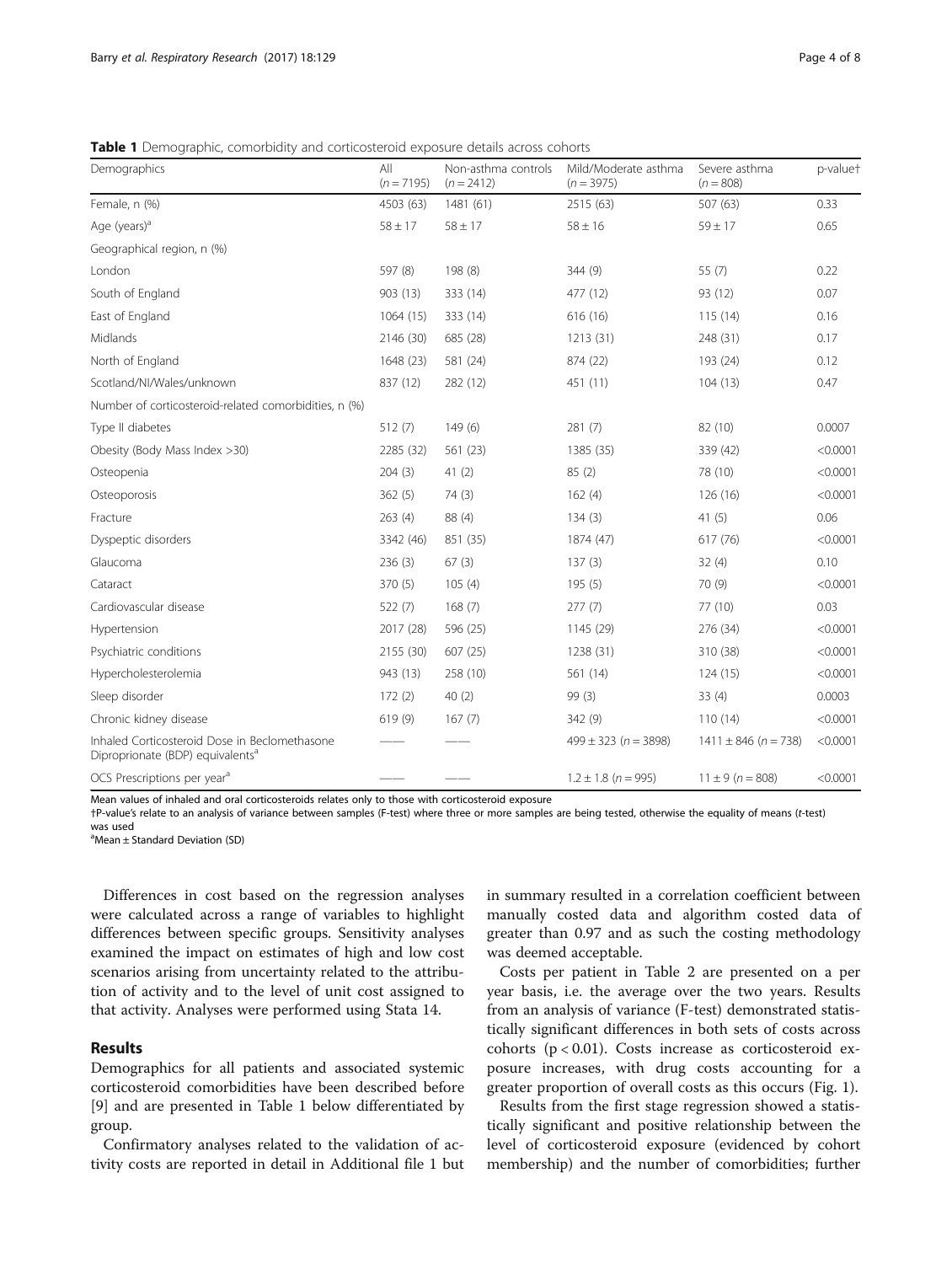|                                 |                 | Non-asthma $(n = 2411)$ |               | Mild/Moderate asthma ( $n = 3975$ ) |                 | Severe asthma $(n = 808)$ |  |
|---------------------------------|-----------------|-------------------------|---------------|-------------------------------------|-----------------|---------------------------|--|
|                                 | Low             | <b>High</b>             | Low           | High                                | Low             | High                      |  |
| Clinical activity <sup>a</sup>  | $f$ 350 + 546   | £ 1111 $\pm$ 2372       | $f 491 + 630$ | $f 1579 + 2902$                     | $f$ 911 + 907   | £ 2799 $\pm$ 3705         |  |
| Prescription drugs <sup>a</sup> | £ 210 $\pm$ 790 | $f$ 212 + 700           | £ 487 ± 957   | $f$ 493 + 947                       | $f 1692 + 2369$ | £ 1734 $\pm$ 2346         |  |
| Total cost                      | £ 560           | f 1324                  | f 978         | f 2072                              | £ 2603          | f 4533                    |  |

<span id="page-4-0"></span>Table 2 Mean annual costs per patient for highest and lowest cost scenarios across cohorts

Six scenarios were created for clinical costs to capture uncertainty around the likely consultation to be costed (2 scenarios) and median, and IQ ranges (3 scenarios) <sup>a</sup>  $a$ Mean  $\pm$  SD

details can be found in the Additional file [1.](#page-6-0) Second stage regression analysis identified that, when holding confounders at their mean levels (to reduce the impact of extreme values), there is a statistically significant increase in annual non-asthma drugs costs per patient associated with corticosteroid grouping. Fig. 2 presents the adjusted cost differences across age groups, where it can be seen that there is a decreasing pattern in cost differences related to age.

Table [3](#page-5-0) presents estimated corticosteroid-induced morbidity non-asthma drug costs differentiated by males and females, as well as males and females combined per year, arising from the regression analyses. Holding other covariates at the sample mean, females with high corticosteroid exposure (severe asthma) would cost approximately £789 more per year on average than a corresponding female with no exposure (non-asthma). The average male from the sample with high exposure would cost approximately £744 more per year than a corresponding male with no exposure.



Fig. 1 Mean annual healthcare activity and prescription drugs costs. Mean annual healthcare costs by service group across cohorts (For a full list of activities grouped under each service, see Additional file [1](#page-6-0): Table S4), along with asthma related and non-asthma related prescription drug costs. Costs are calculated as the average across High-Low cost scenarios; bar height represents the average of this annual cost per patient per group. 'Other' includes physiotherapists, psychiatrists, and opticians, among others and accounted for such a small proportion of total healthcare costs that it cannot be seen on the graph

# Discussion

The data in this manuscript provides estimates of the additional cost of non-asthma related prescribed medicines associated with corticosteroid-induced morbidity. The data demonstrates how much more SA costs relative to those with moderate or no asthma and how much of this is as a result of morbidity induced by corticosteroid exposure. The corticosteroid-induced prescription costs are on average approximately £112 more for those in the moderate exposure group and £772 for those in the high exposure group. If we assume a similar pattern in respect of clinical activity as for prescriptions, then 51% of the difference in clinical activity costs can be attributed to corticosteroid-induced morbidity for the SA group and 39% for the moderate asthma group. The average activity costs (across the 6 scenarios described above) associated with corticosteroid-induced morbidity would therefore be £538 and £112, respectively. The estimated annual cost of corticosteroid-induced morbidity, for prescription drugs and healthcare activity combined, would amount to £1310 (£772 plus £538) for the high exposed group and £224  $(£112$  plus £112) for the low exposure group.



Fig. 2 Adjusted differences, between OCS exposure groups, in annual non-asthma prescription costs per patient across age-groups. Difference in annual non-asthma drug cost per patient at each agegroup between those with high OCS exposure and those without OCS exposure (red) and between those with low OCS exposure and those without OCS exposure (blue). Differences in costs per patient are adjusted for confounders (sex, region and background morbidity) and calculated holding confounders at the sample mean. Outer lines represent 95% confidence intervals around these estimates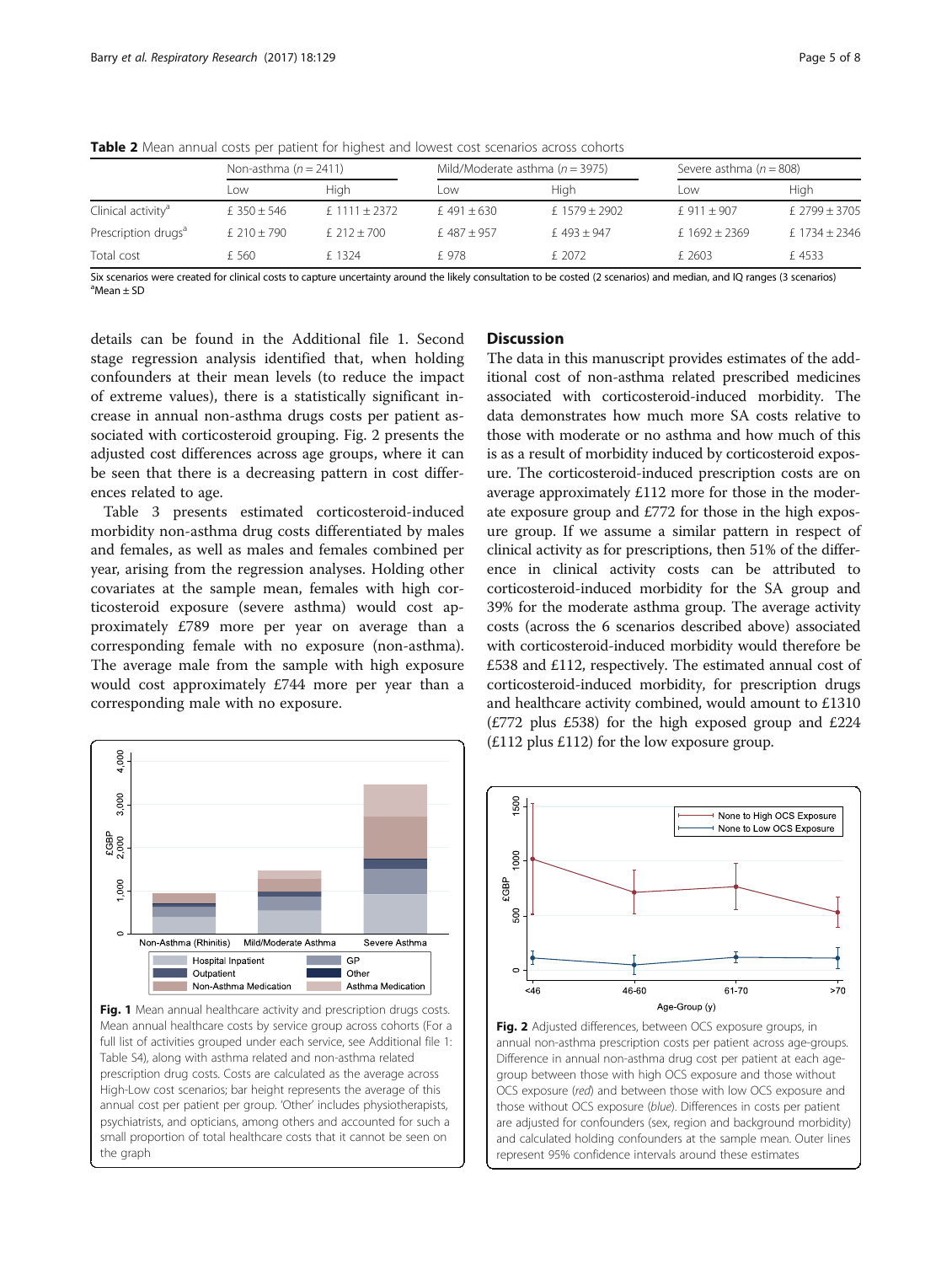<span id="page-5-0"></span>Table 3 Adjusted difference in non-asthma drug costs per patient per year relative to control group

| Base: No OCS exposure<br>(Non-asthma control) |        | Adjusted cost<br>differences | Lower bound<br>CI (95%) | Upper bound<br>CI (95%) |
|-----------------------------------------------|--------|------------------------------|-------------------------|-------------------------|
| Low OCS exposure<br>(Mild/Moderate asthma)    | Female | $f 115^a$                    | £ 82                    | £ 148                   |
|                                               | Male   | $f106^a$                     | f 77                    | £135                    |
|                                               | Total  | $f 112^a$                    | £ 80                    | f 143                   |
| High OCS exposure<br>(Severe asthma)          | Female | f 789 <sup>a</sup>           | f 652                   | f 927                   |
|                                               | Male   | $f$ 744 $a$                  | £ 620                   | £868                    |
|                                               | Total  | $f$ 772 $^a$                 | £ 641                   | £903                    |

Data are presented for males, females and with gender at the sample mean (total)

 $\mathrm{a}^{\mathrm{a}}$ Significant at  $\alpha = 0.01$ 

Differences in morbidity costs, even after controlling for morbidity unrelated to corticosteroids and other confounders (region), are higher among women than men and among younger age groups (although confidence intervals overlap – Fig. [2\)](#page-4-0). Essentially the data demonstrates that differences in cost between those with high exposure to OCS and those with no exposure are lower in older age groups. Although research on this agerelated cost differential topic is sparse, this effect has been noted elsewhere [\[18\]](#page-7-0).

This may have important implications specific to the management of asthma. While differences in cost related to gender are unlikely to materially affect evaluations of corticosteroid-sparing therapies, differences related to age could point to possible differences in the costeffectiveness of corticosteroid-sparing therapies related to age with greater cost-effectiveness in younger patients. We acknowledge that our analysis is cross sectional by design and longitudinal data on corticosteroid exposure and morbidity would better help to understand the relationship between corticosteroid exposure, cost and age.

Severe asthmatics were defined in this study in part by their consumption of ≥4 prescriptions for OCS. Such patients meet the current United Kingdom National Institute for Clinical and Healthcare Excellence criteria to access both omalizumab and mepolizumab (biologic therapies which have some systemic steroid sparing activity) [[19\]](#page-7-0). As noted, our estimates of the cost of corticosteroid-induced morbidity are therefore potentially pertinent to the estimated cost-effectiveness of such therapies. While estimating the cost-effectiveness of corticosteroid-sparing therapies is beyond the scope of this paper, the inclusion of potential savings related to corticosteroid-induced morbidity estimated in this study would serve to improve the estimated cost-effectiveness of such therapies.

Lefebvre et al's US based study 2016 [[18\]](#page-7-0) found that a high-dose systemic corticosteroid (SCS) (>12 mg/day) group would cost approximately £5,949 more in terms

of both drugs and activity, per year than a non-SCS exposure group (data was published in 2013 US Dollars and have been converted into 2013 Great British Pounds (GBP), adjusting for purchasing power parity [\[20](#page-7-0)]). These estimates are somewhat higher than those produced here, though it is difficult to make direct comparisons between the two studies given differences in study settings, healthcare systems under which patients healthcare costs are incurred (the US has higher healthcare costs [\[21\]](#page-7-0)), and different costing methodologies. The data used by Lefebvre et al. are confined to a selected set of US states and to Medicaid recipients within those states, which may also influence estimate of induced morbidity costs. For example, Medicaid recipients may exhibit poorer general health, different patterns of service use and outcomes, both among those with corticosteroid exposure and between those with and without such exposure. Whether the estimates are generalisable is therefore unclear. It is also noted that the authors' measure differences in resource use relative to a group without corticosteroid exposure which are not matched by age and consequently the mean age of the exposure group (57.6 years) is more than twice the mean age of the group without exposure (27.4 years), which may also make inference from these results less reliable. A strength of our data is that we are able to estimate costs unrelated to asthma among a nationally representative group of patients including a control group, matched by age, gender and year of birth, without corticosteroid exposure.

Our study does have limitations. Firstly, the large dataset required the estimation of costs, described above, which in turn required some assumptions and clinical judgement. However steps were taken to reduce errors in estimation and possible biases that may have arisen in our approach; based on the confirmatory and sensitivity analyses (see supplement), we do not expect that the data would be biased in a systematic way.

Secondly, the first stage regression investigates the effect of corticosteroid exposure on the number of comorbidities in order to identify the impact on comorbidity which is potentially unrelated to corticosteroid exposure (the residual from this equation). Because the number of comorbidities is used, rather than each comorbidity and its specific severity separately, they are given equal weighting. This may lead to increased variance in the costing estimates provided. Weights to account for difference in severity of conditions, such as the Charlson comorbidity index [\[22](#page-7-0)] were considered however differences in our data and the data required to calculate the index would require many additional assumptions. This could therefore be less reliable than our current estimates and was not considered a worthwhile exercise in this case.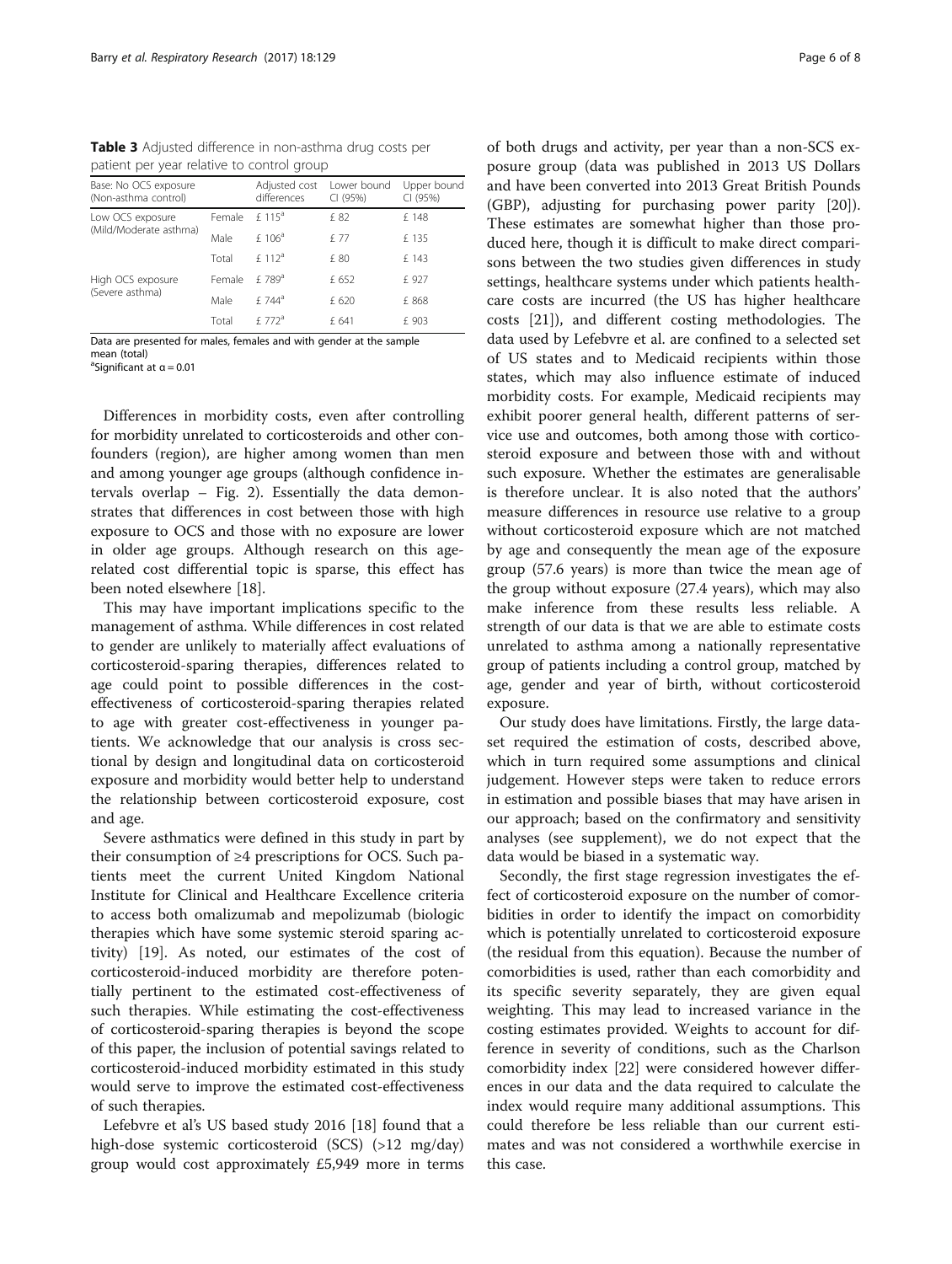<span id="page-6-0"></span>Thirdly, the estimates in this manuscript focus on non-asthma prescription drug costs where the opportunity to disentangle morbidity and induced morbidity costs is more straightforward. Separating healthcare activity costs due to asthma from healthcare activity due other morbidities is not straightforward. Estimates of increased healthcare activity associated with asthma related comorbidity were attempted in a Canadian study but cost estimates were not provided [\[23\]](#page-7-0). While extrapolations to other healthcare activity are offered here these are for illustrative purposes, a prospective and more detailed examination of the impact of corticosteroid exposure on ambulatory and hospital care costs remains a subject for further research.

## Conclusion

This paper estimates the additional cost of non-asthma related prescribed medicines and healthcare activity associated with corticosteroid-induced morbidity in severe asthma. Corticosteroid-induced morbidity costs are higher among women than men and among younger patients suggesting that younger age groups facing a greater economic burden of corticosteroid related comorbidity relative to older age groups. The potential savings associated with corticosteroid-induced morbidity which would be avoided through use of effective corticosteroid-sparing treatments should be incorporated in models which estimate the cost-effectiveness of such therapies. These savings are important in considerations of the relative value for money of such therapies and in decisions around which groups should be afforded access to such therapies.

## Additional file

[Additional file 1:](dx.doi.org/10.1186/s12931-017-0614-x) The cost of systemic steroid induced morbidity in severe asthma. (DOCX 276 kb)

#### Abbreviations

BDP: Beclomethasone Diproprionate; BNF: British National Formulary; GBP: Great British Pounds; GINA: Global Initiative for Asthma; GLM: Generalised linear model; GP: General Practice; ICS: Inhaled corticosteroids; IQR: Inter-quartile range; OCS: Oral corticosteroids; OPCRD: Optimum Patient Care Research Database; PCA: Prescription Cost Analysis; PSSRU: Personal Social Services Research Unit; RC: Read codes; SA: Severe asthma; SCS: Systemic corticosteroid; SD: Standard deviation; US: United States

### Acknowledgement

We thank the Respiratory Effectiveness Group for supporting this project and Optimum Patient Care for access to the OPCRD. We would also like to thank Chris Patterson of Queen's University Belfast and Stephen O'Neill of the London School of Hygiene and Tropical Medicine for their helpful comments.

### Funding

The study data-set was supported by the Respiratory Effectiveness Group through their academic partnership with Optimum Patient Care. Ciaran O'Neill was funded under a HRB Research Leader Award (RL/13/16).

#### Availability of data and materials

Please contact author for data requests.

#### Authors' contributions

LH, CON and JS designed research. DP provided the data along with data support. LB, JS and CON monetised and analysed data. All authors provided comment for the manuscript. All authors read and approved the final manuscript.

#### Competing interests

The authors declare that they have no competing interests.

#### Consent for publication

Not applicable

#### Ethics approval and consent to participate

OPCRD has been reviewed and ethically approved by the NHS Health Research Authority to hold and process anonymised data as part of our service delivery (Research Ethics Committee reference: 15/EM/0150). The OPCRD is governed by the Anonymised Data Ethics Protocols and Transparency (ADEPT) committee and application to use the data in this manuscript was reviewed and approved by the ADEPT Committee. No consent required

### Publisher's Note

Springer Nature remains neutral with regard to jurisdictional claims in published maps and institutional affiliations.

#### Author details

<sup>1</sup>National University of Ireland, Galway, Ireland. <sup>2</sup>Centre for Infection and Immunity, Queen's University of Belfast, Belfast, Northern Ireland, UK. <sup>3</sup>Centre for Public Health, Queen's University Belfast, Northern Ireland, Belfast, UK. <sup>4</sup> Academic Primary Care, University of Aberdeen, Scotland, UK.

## Received: 8 May 2017 Accepted: 18 June 2017 Published online: 26 June 2017

## References

- 1. Global Asthma Network: The Global Asthma Report. Auckland: Global Asthma Network; 2014.
- 2. Barnett SBL, Nurmagambetov TA. Costs of asthma in the united states: 2002–2007. J Allergy Clin Immunol. 2011;127:145–52.
- 3. Accordini S, Corsico AG, Braggion M, Gerbase MW, Gislason D, Gulsvik A, Heinrich J, Janson C, Jarvis D, Jõgi R, et al. The cost of persistent asthma in Europe: an international population-based study in adults. Int Arch Allergy Immunol. 2013;160:93–101.
- 4. Stock S, Redaelli M, Luengen M, Wendland G, Civello D, Lauterbach KW. Asthma: prevalence and cost of illness. Eur Respir J. 2005;25:47–53.
- 5. Proceedings of the ATS Workshop on Refractory Asthma. American Journal of Respiratory and Critical Care Medicine. 2000;162(6):2341–2351.
- 6. Wener RRL, Bel EH. Severe refractory asthma: an update. Eur Respir Rev. 2013;22:227–35.
- 7. O'Neill S, Sweeney J, Patterson CC, Menzies-Gow A, Niven R, Mansur AH, Bucknall C, Chaudhuri R, Thomson NC, Brightling CE, et al. The cost of treating severe refractory asthma in the UK: an economic analysis from the British Thoracic Society Difficult Asthma Registry. Thorax. 2015;70(4):376–378.
- 8. Sweeney J, Brightling CE, Menzies-Gow A, Niven R, Patterson CC, Heaney LG. Clinical management and outcome of refractory asthma in the UK from the British thoracic society difficult asthma registry. Thorax. 2012;67:754–6.
- 9. Sweeney J, Patterson CC, Menzies-Gow A, Niven RM, Mansur AH, Bucknall C, Chaudhuri R, Price D, Brightling CE, Heaney LG. Comorbidity in severe asthma requiring systemic corticosteroid therapy: cross-sectional data from the optimum patient care research database and the British thoracic difficult asthma registry. Thorax. 2016;71:339–46.
- 10. Lefebvre P, Duh MS, Lafeuille M-H, Gozalo L, Desai U, Robitaille M-N, Albers F, Yancey S, Ortega H, Forshag M, et al. Acute and chronic systemic corticosteroid–related complications in patients with severe asthma. J Allergy Clin Immunol. 2015;136:1488–95.
- 11. Global Initiative for Asthma. Global Strategy for Asthma Management and Prevention. 2015. Available from: [www.ginasthma.org](http://www.ginasthma.org).